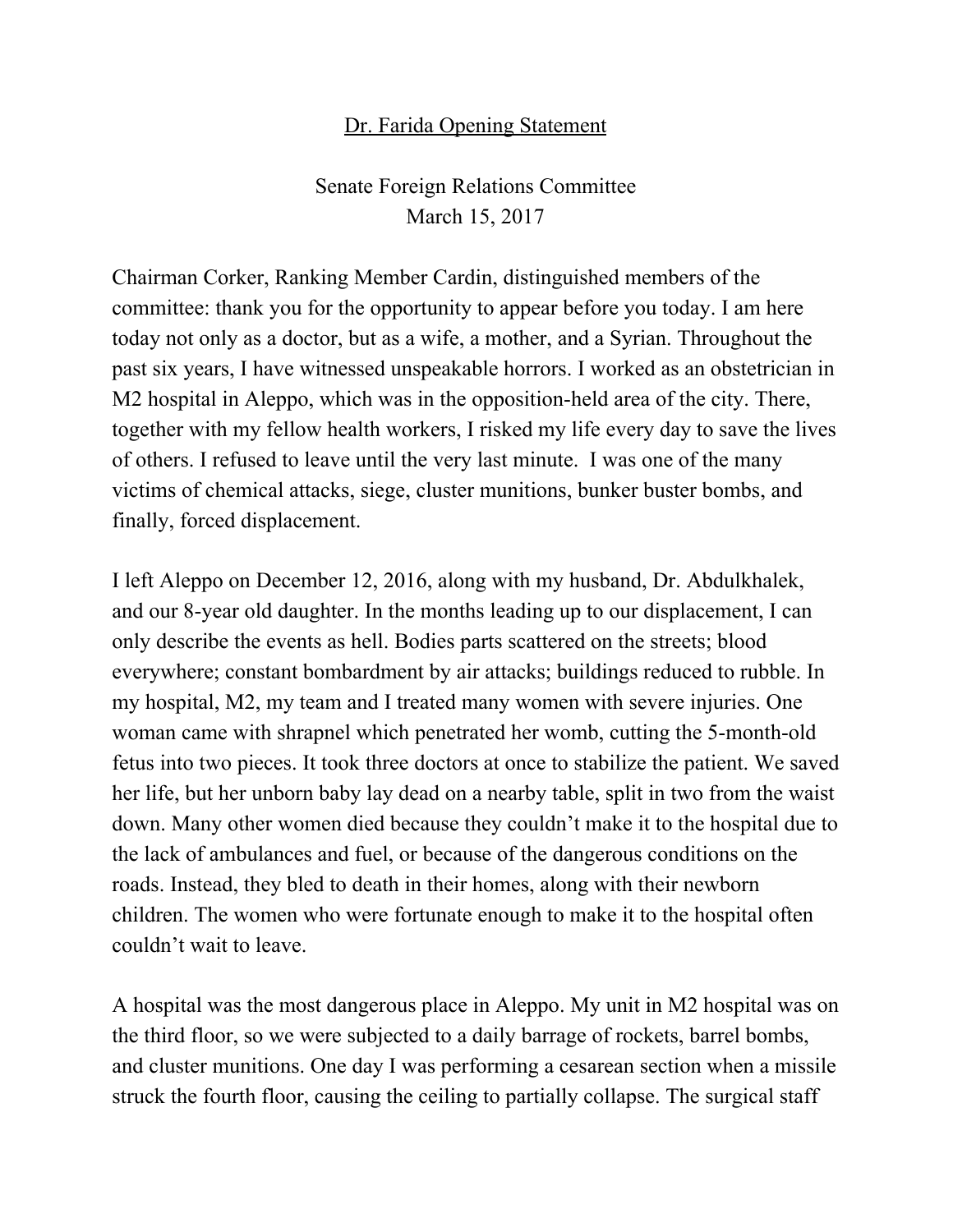had to flee the room, but the doctor's couldn't because we were forced to clean debris out of the patient's abdominal cavity. Thankfully we were able to save her life.

After my hospital, M2, was partially destroyed by airstrikes, we tried to build a new hospital underground, but the seige prevented the materials from entering the city. I then moved to M3 hospital, where I worked until it was targeted by both airstrikes and chemical weapons. From there I moved to Al Quds hospital, which was the last remaining hospital in the city. Through all of this, I had my daughter at my side. As a mother, how am I supposed to explain all of this to an 8-year-old who has known nothing but violence, killing, and destruction? How am I supposed to protect her? I remember one day back in July when there was a chlorine attack near the hospital. She came running into the operating room, crying and unable to breath. I left the patient, gave her oxygen, and held her close. What else could I have done? This broke my heart. That feeling of powerless to protect my child had shaken me to this day.

On December 11, 2016 I was working at M3 hospital when a patient in labor arrived. The few remaining staff were making preparations to deliver her baby when a chlorine bomb hit the hospital. We were unable to deliver the baby there, so I made the decision to travel by ambulance across the city to Al-Quds hospital, the last hospital still in operation. This was the only way to save her life and the life of the baby. I said goodbye to my husband and daughter. When I left, I thought to myself that it would be the last time I would see them. The drive to Al-Quds was extremely dangerous, and the scene we encountered in the streets was pure carnage. Bodies everywhere; burning cars; collapsed buildings. Those images will never escape my head. Thankfully, we made it to the hospital and were able to deliver the baby. But I couldn't leave my family; I needed to go back to them. So the ambulance driver and I embarked on the treacherous drive back to M3, taking heavy fire from helicopters overhead. Thankfully we arrived unharmed. The next day, the doctor was shot while attempting to drive to the hospital to check in on my health.